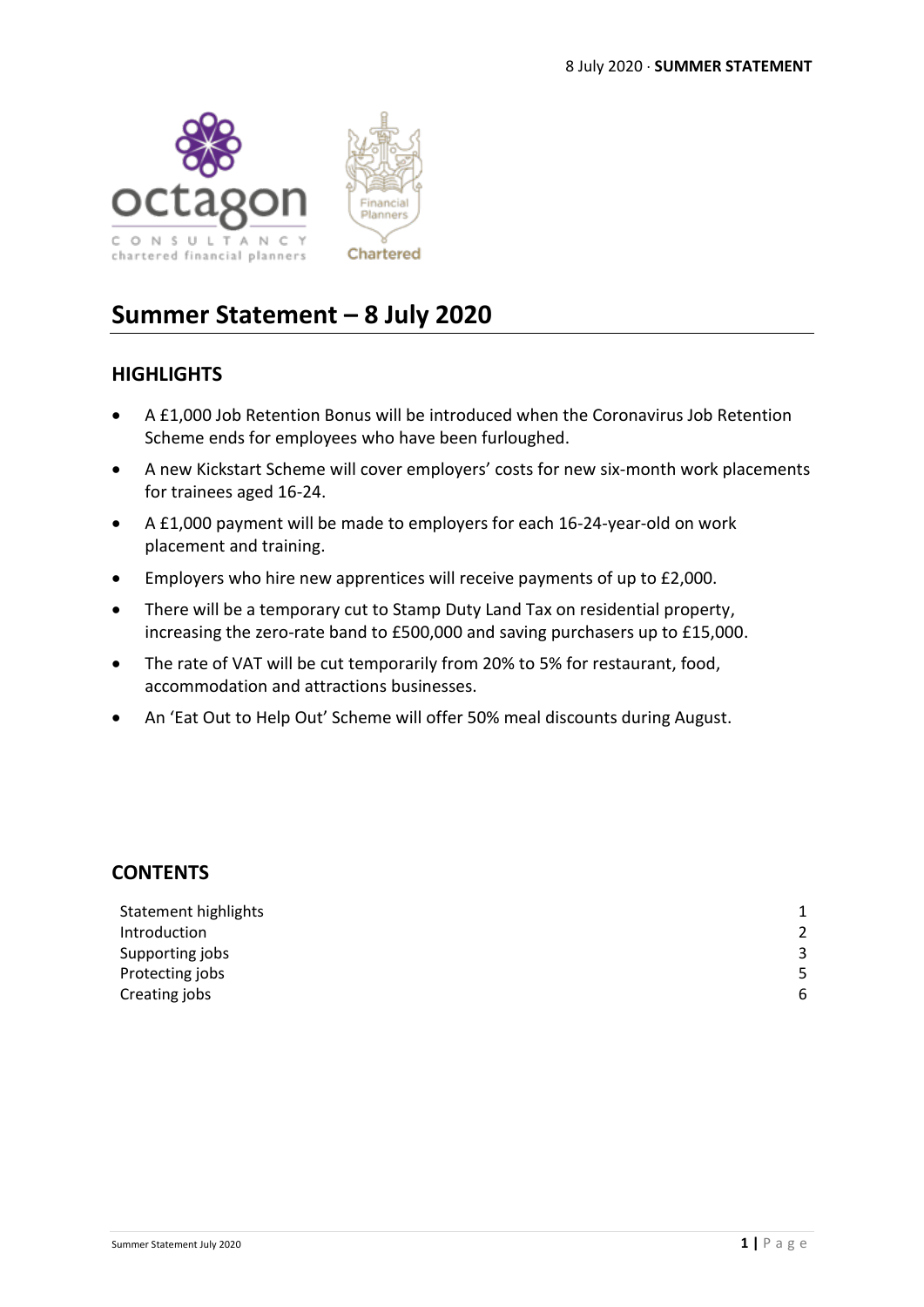@ Copyright 8 July 2020. All rights reserved. This summary has been prepared very rapidly and is for general information only. The proposals are in any event subject to amendment. You are recommended to seek competent professional advice before taking any action on the basis of the contents of this publication.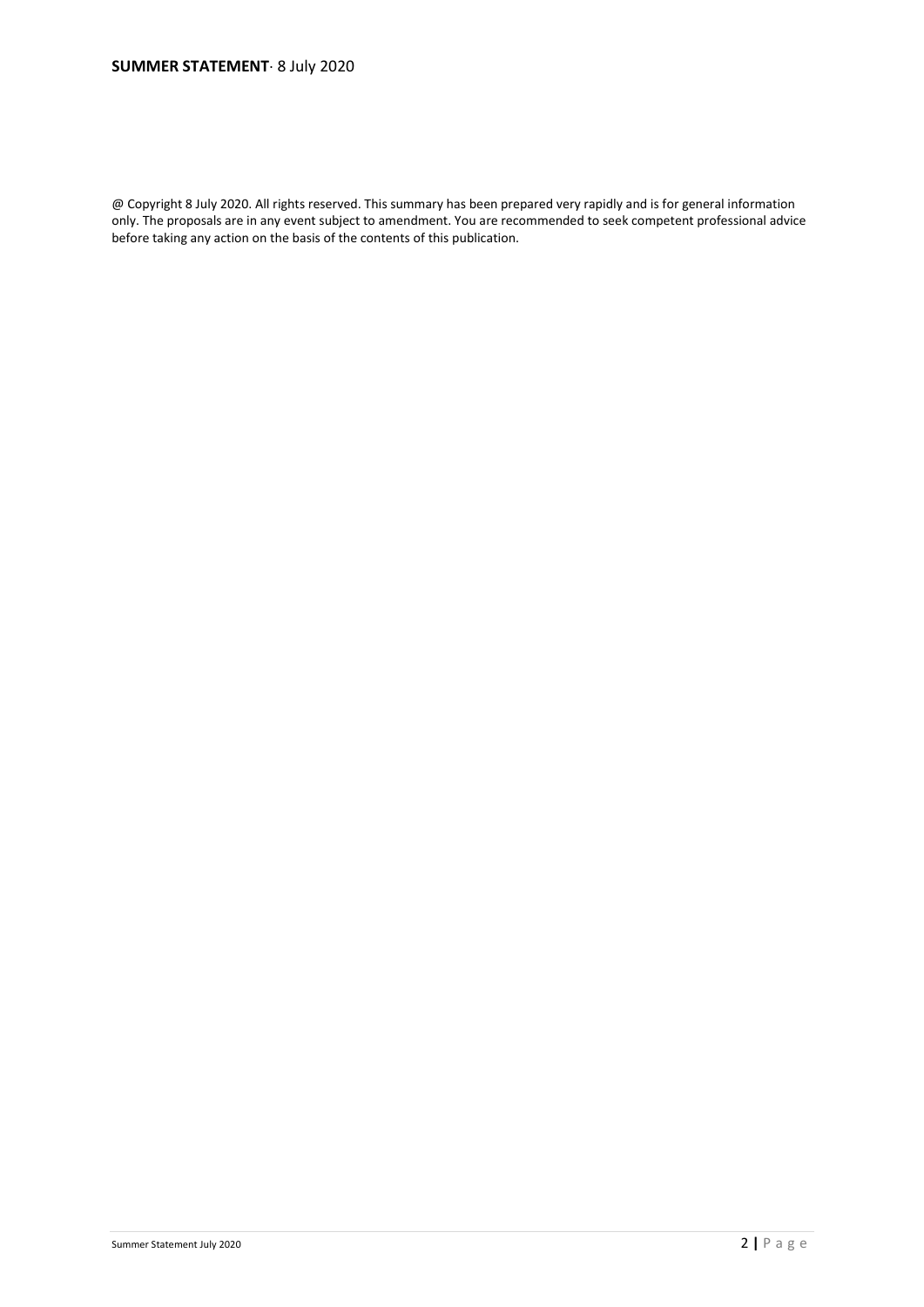# **INTRODUCTION**



The Chancellor, Rishi Sunak, has spent so much time in the spotlight that it seems hard to believe he has not yet been in the job for five months. Today's Financial Statement was just the latest of a series of announcements by Mr Sunak since he presented his Spring Budget on 11 March, four weeks after entering 11 Downing Street. One way or another, all the announcements have been responses to the financial impact of the Covid-19 pandemic.

His latest statement was perhaps the most difficult, given the circumstances in which it was set:

- The government finances are in deep deficit. In only the first two months of the current financial year, the Treasury borrowed £103.7 billion, which was over six times as much as in the same period in 2019/20 and close to double the Budget forecast for the entire year. In May, for the first time since 1963, total government debt exceeded 100% of GDP the UK's economic output for the whole year.
- The UK economy contracted by 2.2% in the first quarter of 2020, according to the Office for National Statistics (ONS). In April alone – the first full month of lockdown – the ONS estimates that there was a further 20% shrinkage in output.
- The Chancellor's flagship employee furlough scheme, the Coronavirus Job Retention Scheme (CJRS), will start to be phased down in August. At that point, employers become responsible for the pension contributions and National Insurance Contributions (NICs) currently met by the Treasury. The CJRS, which has already been extended twice, is set to finish at the end of October. As of 5 July the scheme covered 9.4 million furloughed jobs provided by 1.1 million employers and had received claims totalling £27.4 billion.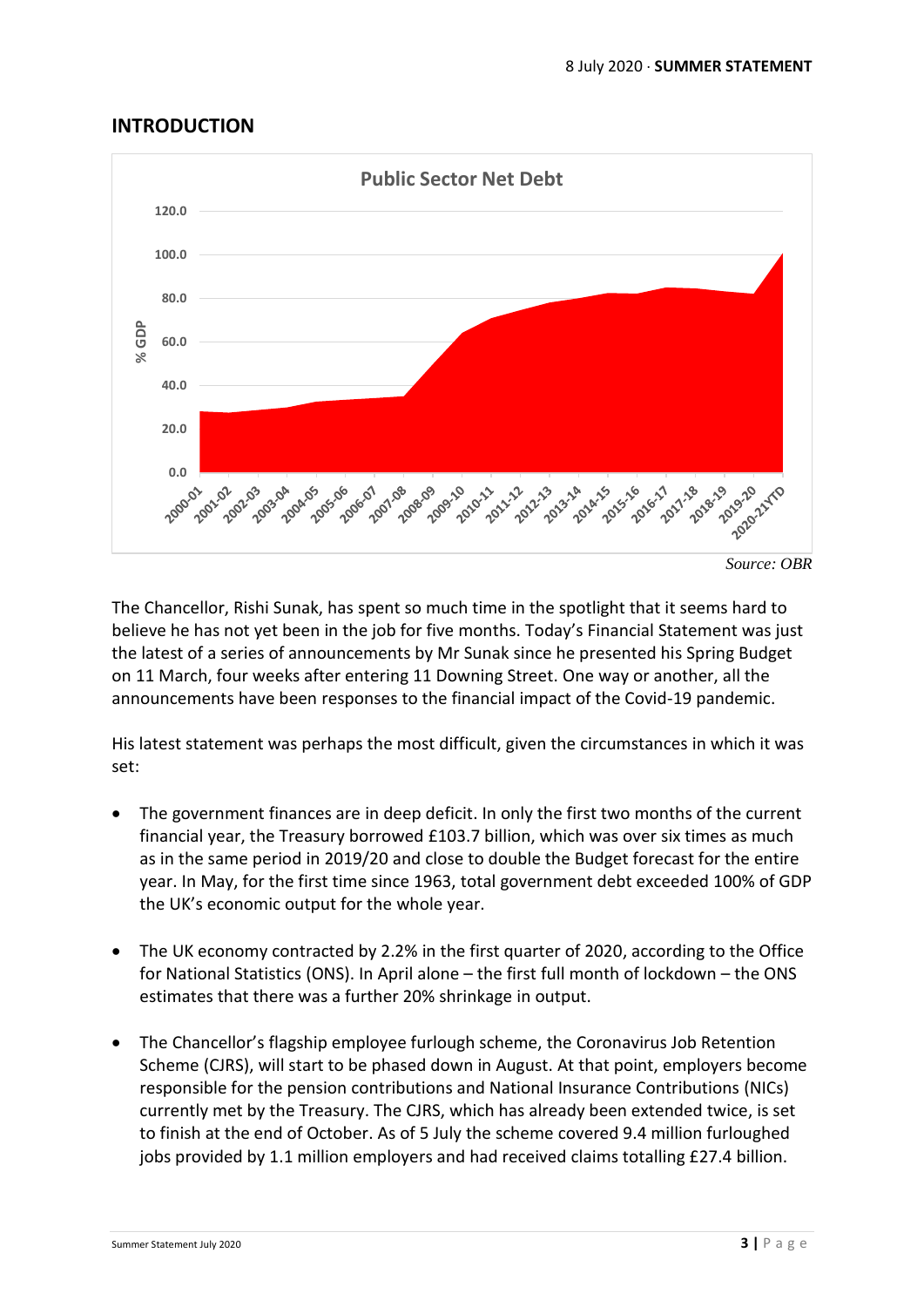• The constituent parts of the UK are each emerging from lockdown, a process that could lead to an increased infection rate and local flare ups, as has happened in many US states and parts of Europe. On the day before the Chancellor's statement, the Organisation for Economic Development published a report saying the UK unemployment rate could reach 14.8% by the end of 2020 if there is a second wave.

The challenge for the Chancellor in his Summer Statement was to start the transition from the emergency employment support that has so far been the focus of his strategy. He presented his statement as a 'Plan for Jobs', composed of three elements promoting jobs:

- 1. Supporting
- 2. Protecting
- 3. Creating

The Chancellor placed a price tag on his measures of up to £30 billion. He also promised that in the Autumn Budget and Spending Review he would deal "with the challenges facing our public finances".

# **SUPPORTING JOBS**

The Chancellor announced a range of initiatives under the 'Supporting Jobs' heading, including:

## **Job Retention Bonus**

The Chancellor made it clear that he intends to end the CJRS in October as planned. To encourage employers to support those people who have been furloughed, a Job Retention Bonus will be introduced.

The Job Retention Bonus will provide a one-off payment of £1,000 to UK employers for every previously furloughed employee who remains continuously employed through to the end of January 2021. Employees must earn more than £520 a month on average between the end of the CJRS and the end of January 2021. Payments will be made from February 2021. Further details about the scheme will be announced by the end of July.

#### **Kickstart Scheme**

The Kickstart Scheme, which only covers Great Britain, aims to provide "hundreds of thousands of high quality six-month work placements" for those aged 16-24, who are on Universal Credit and are considered to be at risk of long-term unemployment. Government funding for each job will cover 100% of the relevant National Minimum Wage for 25 hours a week plus the associated employer NICs and employer minimum automatic enrolment contributions (a maximum of about £6,500).

There is to be no cap on the cost of the scheme.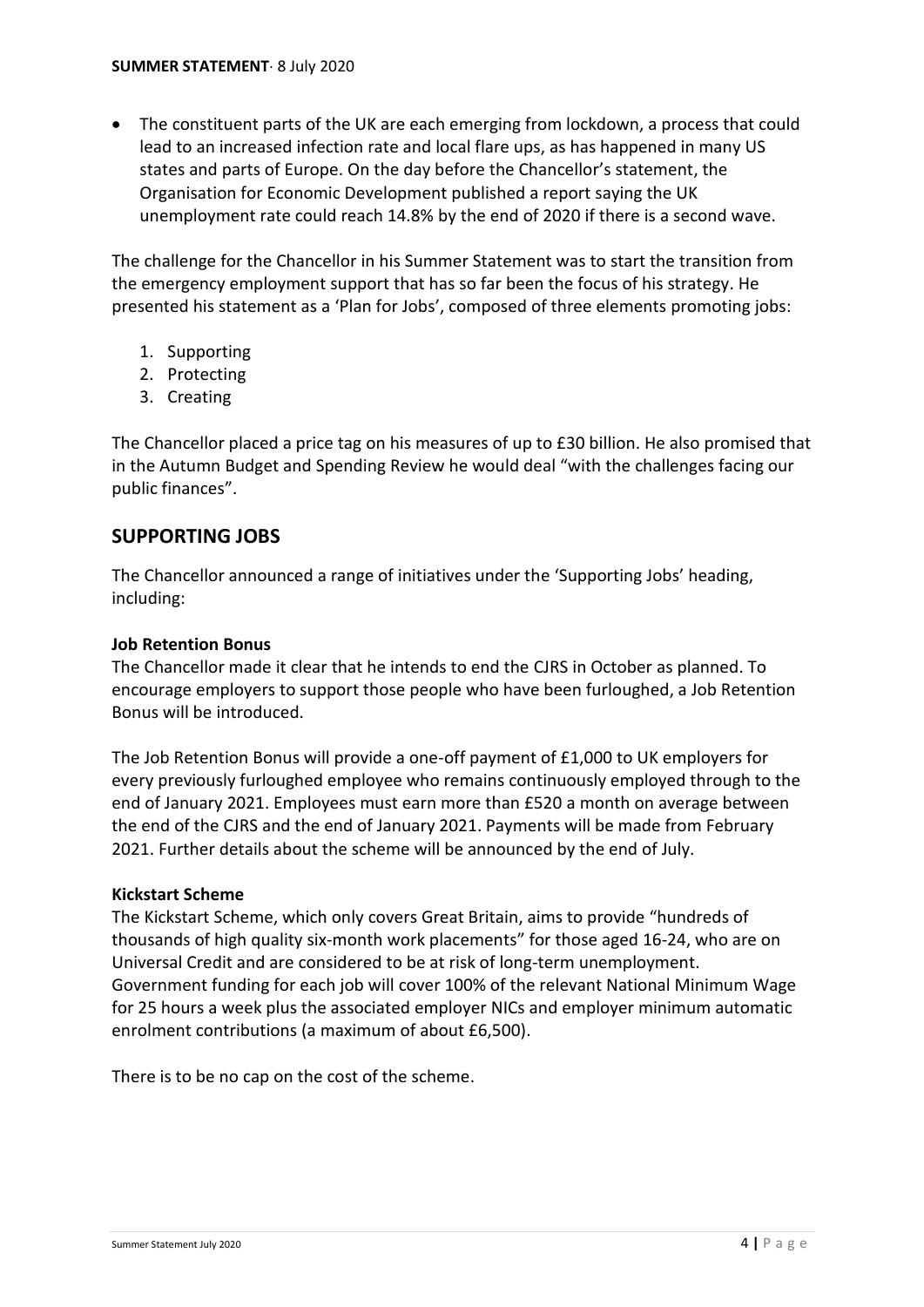## **Traineeships**

Employers who provide work experience for 16-24-year-olds in work placements and training will receive a payment of £1,000 per trainee. Provision of traineeships and eligibility for them will be extended to those with Level 3 qualifications and below, to ensure that more young people have access to training.

## **Payments for employers who hire new apprentices**

Employers in England will receive a new payment of £2,000 for each new apprentice they hire aged under 25, and a £1,500 payment for each new apprentice they hire aged 25 and over.

The scheme will run from 1 August 2020 to 31 January 2021. These payments will be made in addition to the existing £1,000 payment the Government already provides for new 16-18 year-old apprentices, and any of those aged under 25 with an Education, Health and Care Plan.

#### **Other supporting jobs measures**

Other initiatives under this heading include:

- £895 million to enhance work search support across Great Britain by doubling the number of work coaches in Jobcentre Plus before April 2021.
- An additional £150 million in the funding for the Flexible Support Fund in Great Britain, including increased capacity for the Rapid Response Service.
- £101 million for the 2020/21 academic year to give all 18-19-year olds in England the opportunity to study targeted high value Level 2 and 3 courses when there are not employment opportunities available to them.
- £95 million in 2020/21 to expand the scope of the Work and Health Programme in Great Britain to introduce additional voluntary support in the autumn for those on benefits who have been unemployed for more than three months.
- £40 million to fund private sector capacity to introduce a job finding support service in Great Britain in the autumn.
- £32 million new funding for the National Careers Service.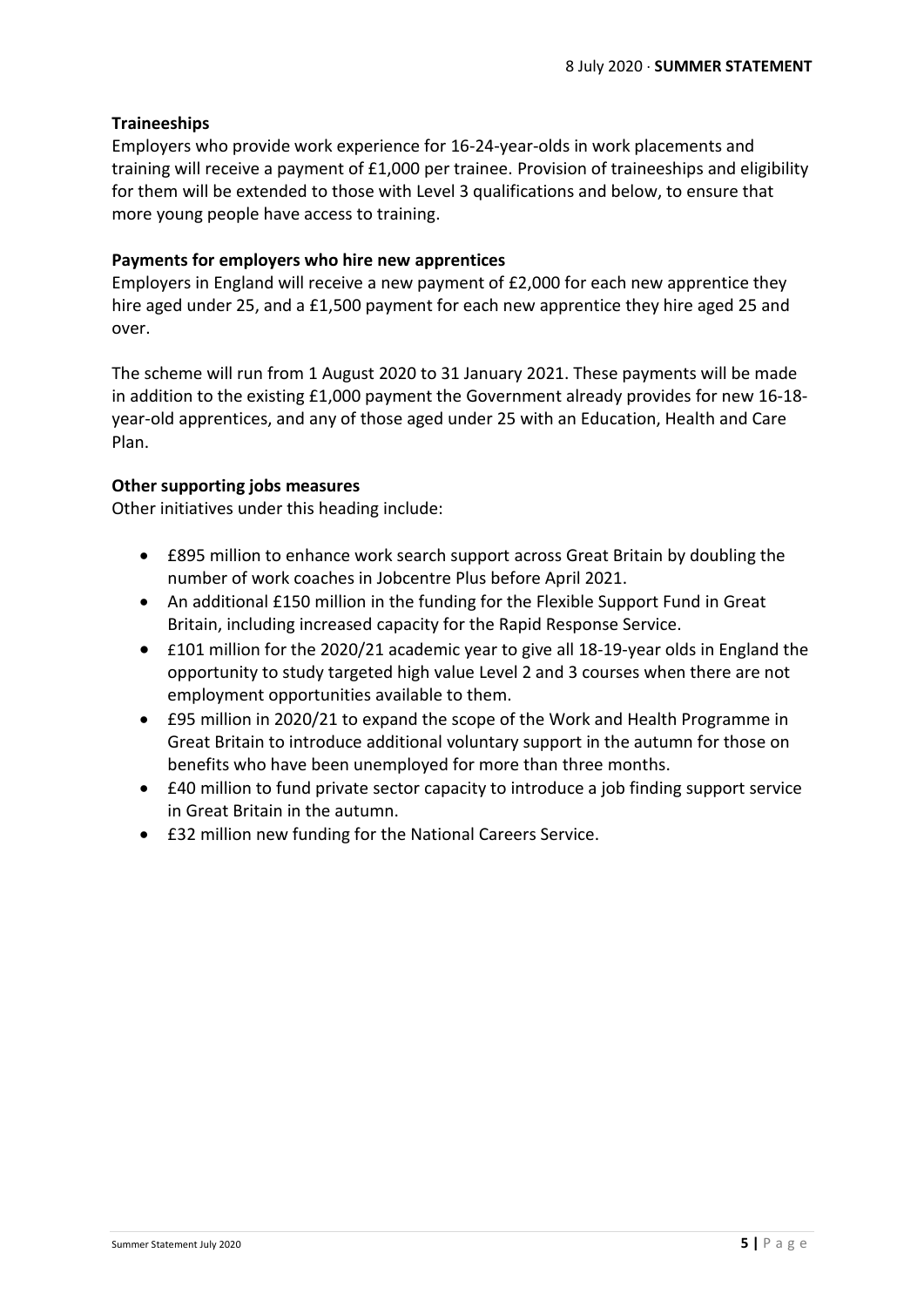# **PROTECTING JOBS**

The Protecting Jobs element focuses on the hospitality and leisure sector, which saw over 80% of firms temporarily cease trading in April and has 1.4 million furloughed workers. It is a sector of the economy that employs over two million people, according to the Chancellor, disproportionately drawn from the young, women and people from Black, Asian and minority ethnic communities.

#### **Temporary VAT cut for food and non-alcoholic drinks**

A reduced 5% rate of VAT will apply to supplies of food and non-alcoholic drinks from restaurants, pubs, bars, cafés and similar premises across the UK. The temporary rate will apply from 15 July 2020 to 12 January 2021. Further guidance on the scope of this relief will be published by HMRC in the coming days.

## **Temporary VAT cut for accommodation and attractions**

The 5% rate of VAT will also apply from 15 July 2020 to 12 January 2021 to supplies of accommodation and admission to attractions across the UK. HMRC will publish further guidance on the scope of this relief in the coming days.

## **Eat Out to Help Out**

The 'Eat Out to Help Out' scheme will be introduced to encourage people to return to eating out. Every diner will be entitled to a 50% discount of up to £10 a head on their meal, at any participating restaurant, café, pub or other eligible food service establishment.

The discount can be used without limit throughout the UK on any eat-in meal (including on non-alcoholic drinks). It will be valid Monday to Wednesday during the month of August, and participating establishments will be fully reimbursed for the 50% discount.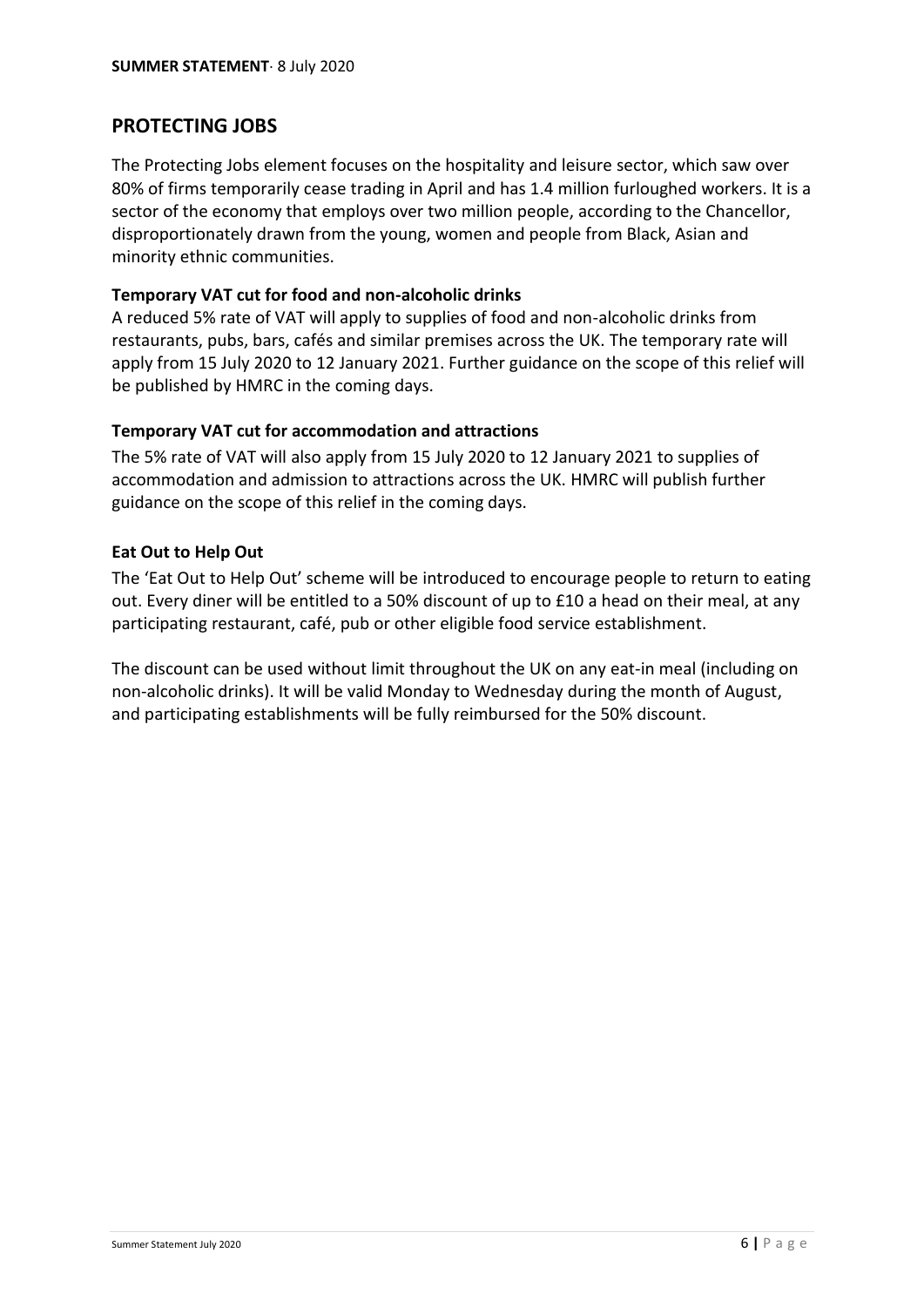# **CREATING JOBS**

The job creation measures are primarily targeted on the housing and construction sector.

#### **Stamp Duty Land Tax**



Receipts of Stamp Duty Land Tax (SDLT – covering England and Northern Ireland) have fallen precipitously in the past few months, as the graph above shows. The slowdown in transactions has been accompanied by a stalling in prices – the latest data from Nationwide showed house prices falling in June 2020 for the first time in almost eight years. A temporary cut in SDLT on residential properties was widely trailed and duly arrived.

From 8 July 2020 to 31 March 2021, there will be no SDLT on the first £500,000 slice of property value, creating a maximum saving of £15,000. However, the 3% additional rate will still apply to additional properties.

The resulting revised SDLT table for residential property is shown below.

| England and Northern Ireland – SDLT on slices of value from 8 July 2020 to 31 March 2021                                    |    |  |
|-----------------------------------------------------------------------------------------------------------------------------|----|--|
| <b>Residential property</b>                                                                                                 | %  |  |
| Up to £500,000                                                                                                              | IO |  |
| £500,001 $-$ £925,000                                                                                                       | 5  |  |
| £925,001 $-$ £1,500,000                                                                                                     | 10 |  |
| Over £1,500,000                                                                                                             | 12 |  |
| Residential properties bought by companies etc. over £500,000: 15% of total<br>consideration, subject to certain exemptions |    |  |

**Additional residential and all corporate residential properties** £40,000 or more – add 3% to relevant SDLT rate(s)

 $\Gamma$